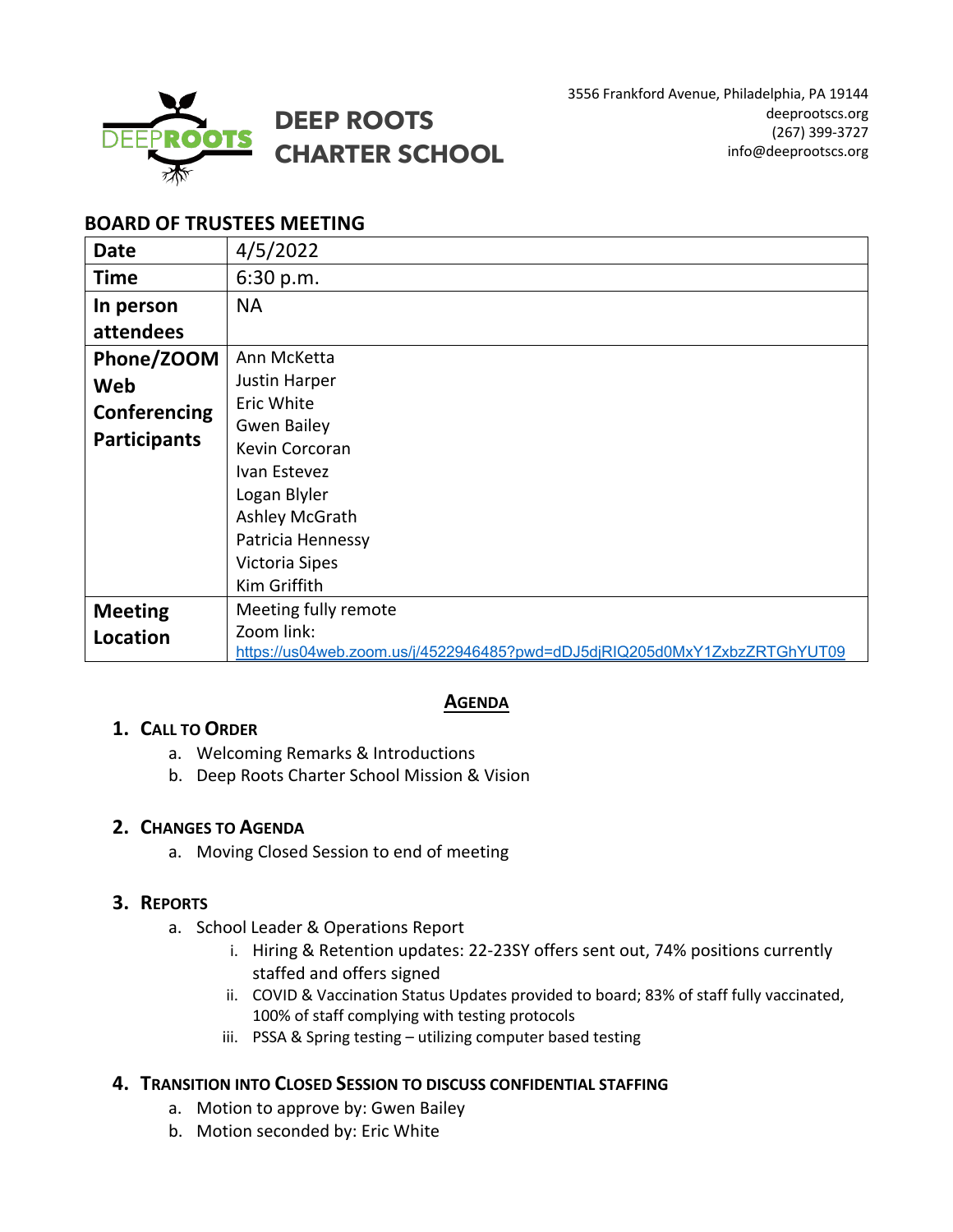c. Vote: Unanimous

# **5. TRANSITION OUT OF CLOSED SESSION**

- a. Motion to Approve by: Gwen Bailey
- b. Motion Seconded by: Eric White
- c. Vote: Unanimous

### b. Finance Report

- i. Long-term indicators are meeting standards, two of three short-term indicators are meeting standard with one short-term indicators progressing.
- ii. Preliminary 22-23 budget overviewed
- iii. Discussion regarding funded enrollment down from February to March

### c. Committees Report

- i. Finance Committee: May  $19<sup>th</sup>$  meeting will be reviewing the budget on week of May 10<sup>th</sup>. Will come to June meeting for vote from the board.
- ii. School Oversight Committee: Next meeting will be Thursday, April  $21^{st}$  executive session. Landscape review will be sent 48 hours in advance of session for committee review. Innovageous present at meeting to review findings.

# **6. MARCH 2022 MEETING MINUTES APPROVAL**

- a. Motion to approve by: Kim Griffith
- b. Motion seconded by: Ann McKetta
- c. Vote: Unanimous

# **7. OLD BUSINESS**

- a. **For Discussion & Approval:** Updated SY22-23 Board Meetings and Committee Meetings Calendar
	- i. Motion to approve by: Victoria Sipes
	- ii. Motion seconded by: Gwen Bailey
	- iii. Vote: Unanimous

# **8. NEW BUSINESS**

- a. **For Discussion:** DRCS Board changes to board Membership and leadership structures effective July 1, 2022.
	- i. By June board meeting approval for transitions in leadership and membership including possibility of increase parent/community involvement

# **9. PUBLIC COMMENT**

a. None

# **10.COMMENTS, ANNOUNCEMENTS, & OTHER BUSINESS**

- a. 2021 Statements of Financial Interest due from all Board Members
- b. Executive Team meeting occurred on Tuesday, April 29<sup>th</sup>, 2022

# **11.REVIEW OF REMAINING SY21-22 BOARD MEETING DATES**

• **School Oversight** Committee—April 21 @ 4:00pm